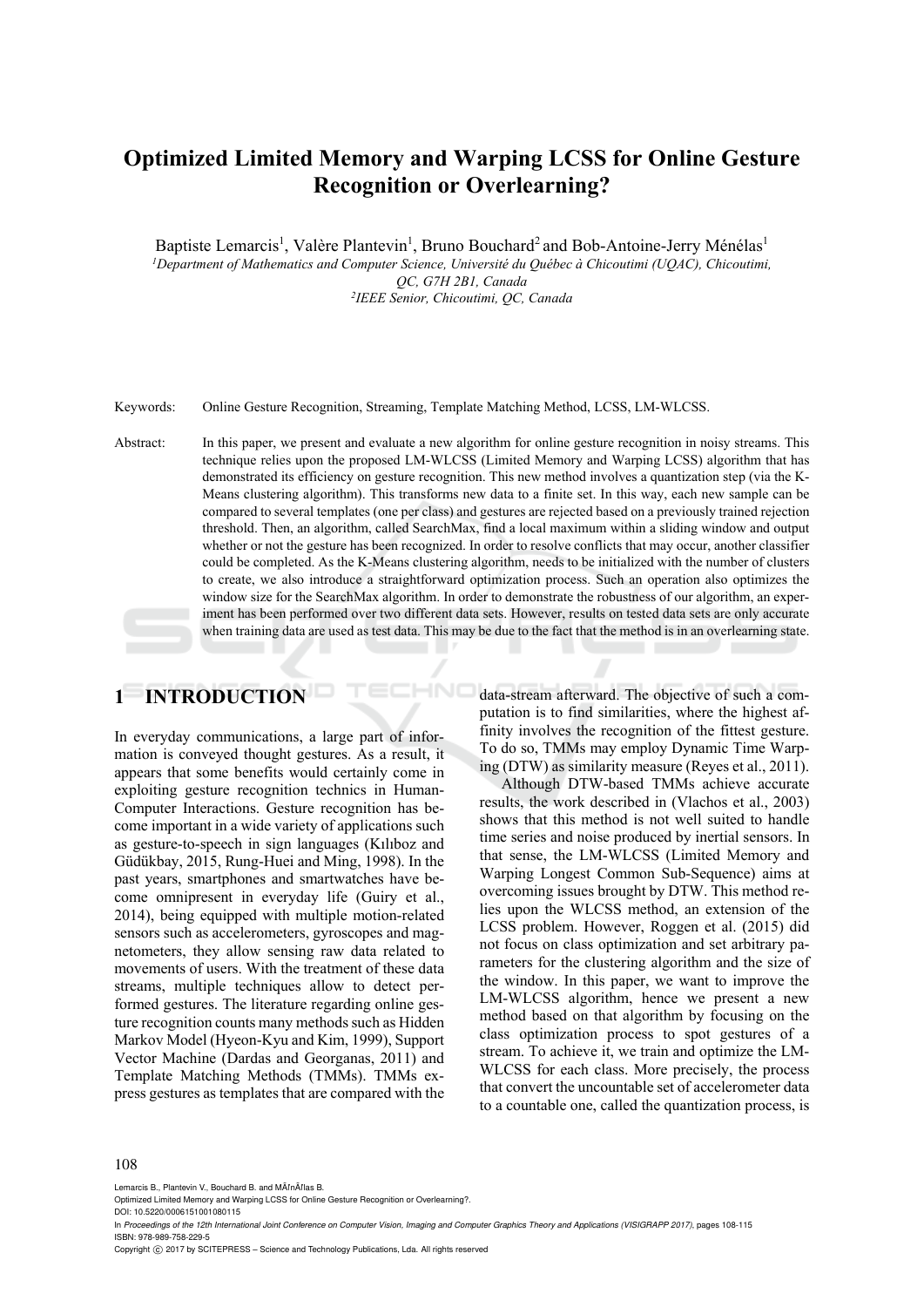performed for each gesture independently as the entire recognition flow. The final decision is achieved through a decision fusion.

The remainder of this paper is organized as follows. Section 2 reviews template matching methods based on the longest common subsequence (LCSS). Section 3 describes the proposed method. Next, section 4 exposes data sets used for our experiments. Section 5 reviews and discusses the results obtained. Finally, Section 6 draws a conclusion.

## **2 RELATED WORK**

In this paper we present a new approach, based on the LM-WLCSS. Our state of the art briefly summarizes related methods. We first introduce the training phase of the Segmented and Warping LCSS. Then, the recognition phase of these methods are described respectively. We also present the LM-WLCSS as our technique is derived from it. Finally, we present our contributions to the LM-WLCSS.

Templates matching methods (TMMs) (Hartmann and Link, 2010) based on Dynamic Time Warping (Hartmann and Link, 2010), were demonstrated as non-efficient in presence of noisy raw signals (Vlachos et al., 2003). To handle such data, Long-Van et al. (2012) have introduced two new methods, based on Longest Common Subsequence (LCSS), SegmentedLCSS and WarpingLCSS. Both methods share the same training phase. This training allows converting accelerometer data into strings. This is due to the fact that LCSS is based on a problem that relies upon strings. For this, raw signals must be quantized. The quantization step, proposed in (Long-Van et al., 2012), involves computing clusters upon the training data with the K-Means algorithm. Those centroids are associated with pre-defined symbols to form strings. Therefore, each gesture instance is represented as a sequence of symbols. A LCSS score is associated with each sequence. The higher the LCSS score is between two elements, the greater the similarity is. A gesture instance is thus defined as a temporary template. The final motif is chosen based on the one with the highest average LCSS score. However, in order to be able to compute whether a signal belongs to a gesture class or not, a rejection threshold is associated with the template. This threshold is defined as the minimum LCSS between the previously elected template and all other gesture instances of the same class. Yet, Nguyen-Dinh et al. (2014b) have suggested a new rejection threshold calculation, based on the mean  $\mu_c$  and standard deviation  $\sigma_c$  of LCSS scores for the given class  $c$ . The resulting threshold  $\varepsilon$  is defined

as  $\varepsilon = \mu_c - h \cdot \sigma_c$ , where h is an integer that allows adjusting the sensitivity of the algorithm for this class.

In the Segmented LCSS recognition process, the stream is stored in a sliding window *OW*. Each sample of this window is associated with previously generated centroids and its related symbol, based on the minimum Euclidean distance. Then, this new string is entirely compared to the template computed during the training. If the resulting score exceeds the rejection threshold, of the associated class, then the gesture is associated to *c*. However, a gesture may be spotted as belonging to more than one class. To resolve such conflicts, a resolver may be added, as proposed in (Long-Van et al., 2012). It is based on the normalized similarity

 $NormSim(A, B) = LCSS(A, B)/max(\frac{||A||}{||B||})$ , where  $\|A\|$  and  $\|B\|$  are respectively the length of A and B strings. The class with the highest NormSim is then marked as recognized. However, the Segmented LCSS method implies to recompute the score each time the sliding window is shifted. As a result, the computation time is  $O(T^2)$  (with *T* the size of the longest template) in the worst case. However, without *OW* the LCSS algorithm cannot find boundaries of incoming gestures. In this way, Long-Van et al. (2012) have introduced a new variant of the LCSS called WLCSS (WLCSS).

The WLCSS method removes need of a sliding window and improves the computational cost as it automatically determines gesture boundaries. In this new variant, quantized signals are still compared to the template of a given class. Nevertheless, this version only update the score for each new element, starting from zero. This score grows when a match occurs and decreases thanks to penalties otherwise. The penalty consists of a weighted Euclidean distance between symbols, whether it is a mismatch, a repetition in the stream or even in the template. In a newer version presented in (Nguyen-Dinh et al., 2014b), the distance is normalized. Once the matching score is updated, the final result is output by the same decision maker used in the SegmentedLCSS method. The resulting time complexity for this new method is *O(T)*. Although the computational cost WLCSS is one order of magnitude lower than the SegmentedLCSS, the memory usage remains  $O(T^2)$  in the worst case.

Recently, Roggen et al. (2015) have proposed a new, microcontroller optimized, version of the WLCSS algorithm called Limited Memory and WLCSS (LM-WLCSS). Identically to previous methods, this one is designed to spot motif in noisy raw signals and focuses on a single sensor channel. In this way, a quantization step may not be required. Moreover, the training phase of this new variant has also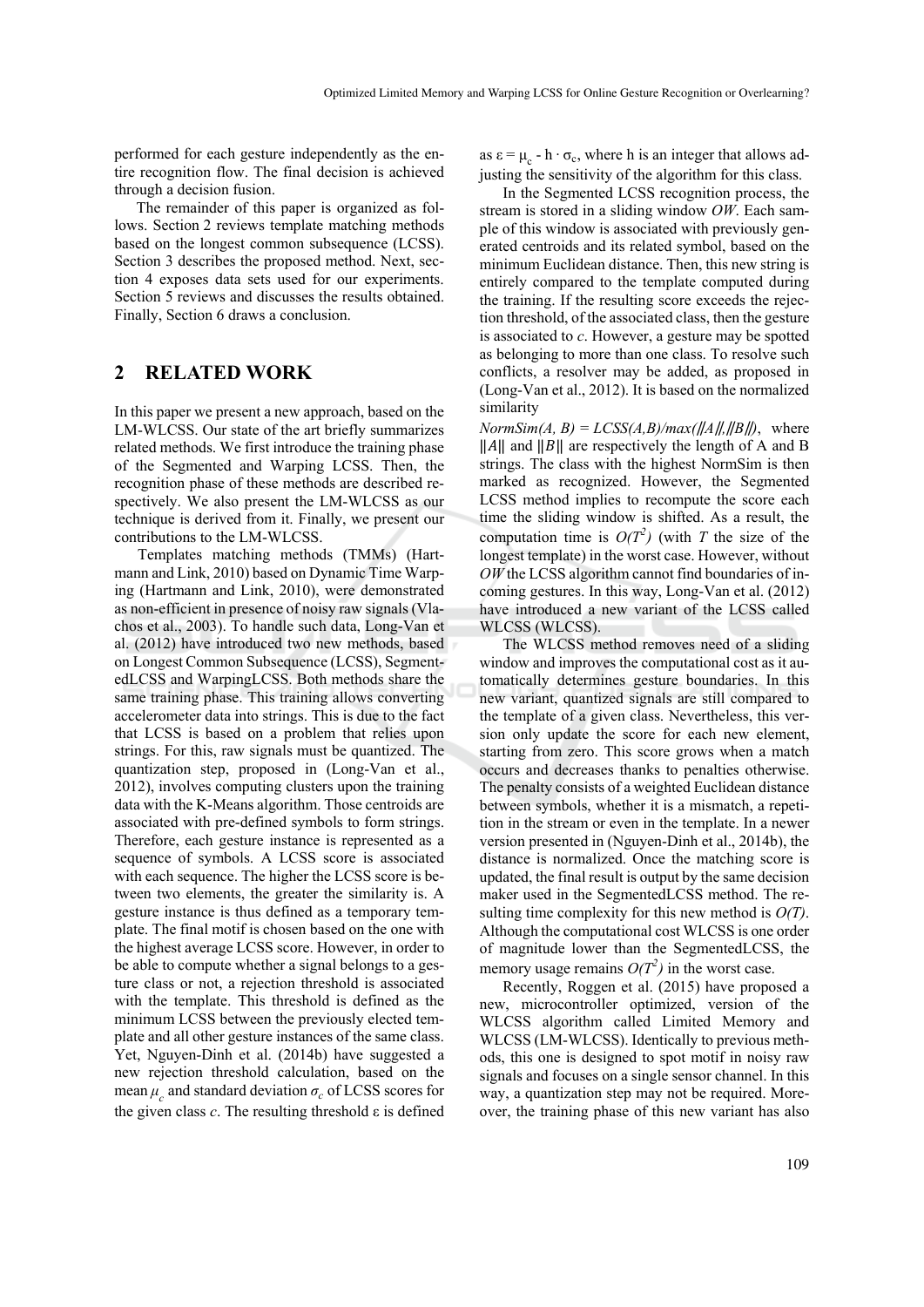been modified to be embedded. This new step consists in recording all gestures, and defining the first instance as the template. The rejection threshold for this template is then computed thanks to the LM-WLCSS instead of the LCSS. As the WLCSS has edged issues, authors have modified the formula, and the resulting matching score is computed as follows:

$$
M_{j,i}=\begin{cases} 0 & \text{, if } i\leq 0 \text{ or } j\leq 0\\ M_{j\cdot 1,i\cdot 1}+R & \text{, if } \left|S_i\cdot T_j\right|\leq \epsilon\\ \max\begin{cases} M_{j\cdot 1,i\cdot 1} \cdot P\cdot \left(S_i\cdot T_j\right)\\ M_{j\cdot 1,i} \cdot P\cdot \left(S_i\cdot T_j\right)\\ M_{j\cdot 1,i} \cdot P\cdot \left(S_i\cdot T_j\right) \end{cases} & \text{, if } \left|S_i\cdot T_j\right|>\epsilon\\ M_{j,i\cdot 1} \cdot P\cdot \left(S_i\cdot T_j\right) \end{cases} \tag{1}
$$

Where  $S_i$  and  $T_j$  are respectively defined as the first *i* sample of the stream and the first *j* sample of the template. The resulting score,  $M_{j,i}$ , starts from zero and increases of reward *R*, instead of just one, when the distance between the sample and the template does not exceed a tolerance threshold ε. Otherwise, the warping occurs and the matching score  $M_{i,i}$  decreases of a penalty different from the WLCSS. This last one is always equal to the weighted distance between  $S_i$  and  $T_i$ , instead of relying on a mismatch, that is to say, a repetition in the stream or even in the template. Then, the resulting updated score is given to a local maximum searching algorithm called Search-Max, which filters scores exceeding the threshold within a sliding window of size  $W_f$ . Then, a one-bit event is sent whether a gesture is spot or not. When a match occurs, the start point of the gesture may be retrieved by backtracking signals. This is performed *via* a window of size  $W_b$  to reduce unnecessary stored elements. Thus, the overall memory usage, for a word of size ws, is defined by NT  $*$  ws  $+$  NT  $*$  WB with NT representing the size of the template.

Moreover, in order to be able to manage multiple acquisition channels with the LM-WLCSS technique, two fusion methods were proposed. They are: the signal fusion (Nguyen-Dinh et al., 2014b, Long-Van et al., 2012) and the decision fusion (Bahrepour et al., 2009, Zappi et al., 2012). Observed performance evaluations with these usages were obtained from the Opportunity "Drill run", representing 17 distinct activities, and from 1 to 13 nodes. The resulting FScore is 85% for the decision fusion and 80% for the signal one. It demonstrates that higher is the number of nodes, better is the recognition performance. Even though other decision fusion methods have been proposed in (Nguyen-Dinh et al., 2014a, Chen and Shen, 2014), there is no previous work, to the best of our knowledge, that focus on optimizing the LM-WLCSS for one class and perform a final decision fusion. Hence, we introduce in this work a new variant of the

LM-WLCSS capable to handle multi-class, as well as, a straightforward optimization for the quantization and the windows size  $W_f$ .

## **3 A NEW OPTIMIZED LIMITED MEMORY AND WARPING LCSS APPROACH FOR ONLINE GESTURE RECOGNITION**

In this section, we introduce the Optimized LM-WLCSS (OLM-WLCSS), our proposed approach for online gesture recognition. This technique is robust against noisy signals and strong variability in gesture execution as well as methods we previously described. This section first describes the quantization step, following by the training phase. Then, the recognition block for one class and the optimization process are presented. Finally, we describe the decisionmaking module.

## **3.1 Quantization**

Similarly to the WLCSS, we use K-Means algorithm to cluster the  $N_c$  data of the sensor in the quantization step. Each sample from the sensor is represented as a vector (e.g. an accelerometer is represented as a 3D vector). Thus, each sensor vectors are associated with their closest cluster centroid by comparing their Euclidean distances. Since the WLCSS do store symbols we suggest preserving centroids instead.

### **3.2 Training**

This subsection presents the overall vision of our offline training method on one class  $c$ . In the case of two or more classes, the process is repeated. Templates matching methods find similarities in the signal and detect gesture *via* a motif. The template can be elected as the best representation over the whole possible alternatives of the gesture in a training phase. Such patterns maximize the recognition performance. The overall process of our training is illustrated in Figure 1. Raw signals are first quantized to create a transformed training set. Next, this new data set is used for electing a template. Finally, resulting motif is given, as a parameter, to the rejection threshold calculation method that output the tuple (template, threshold).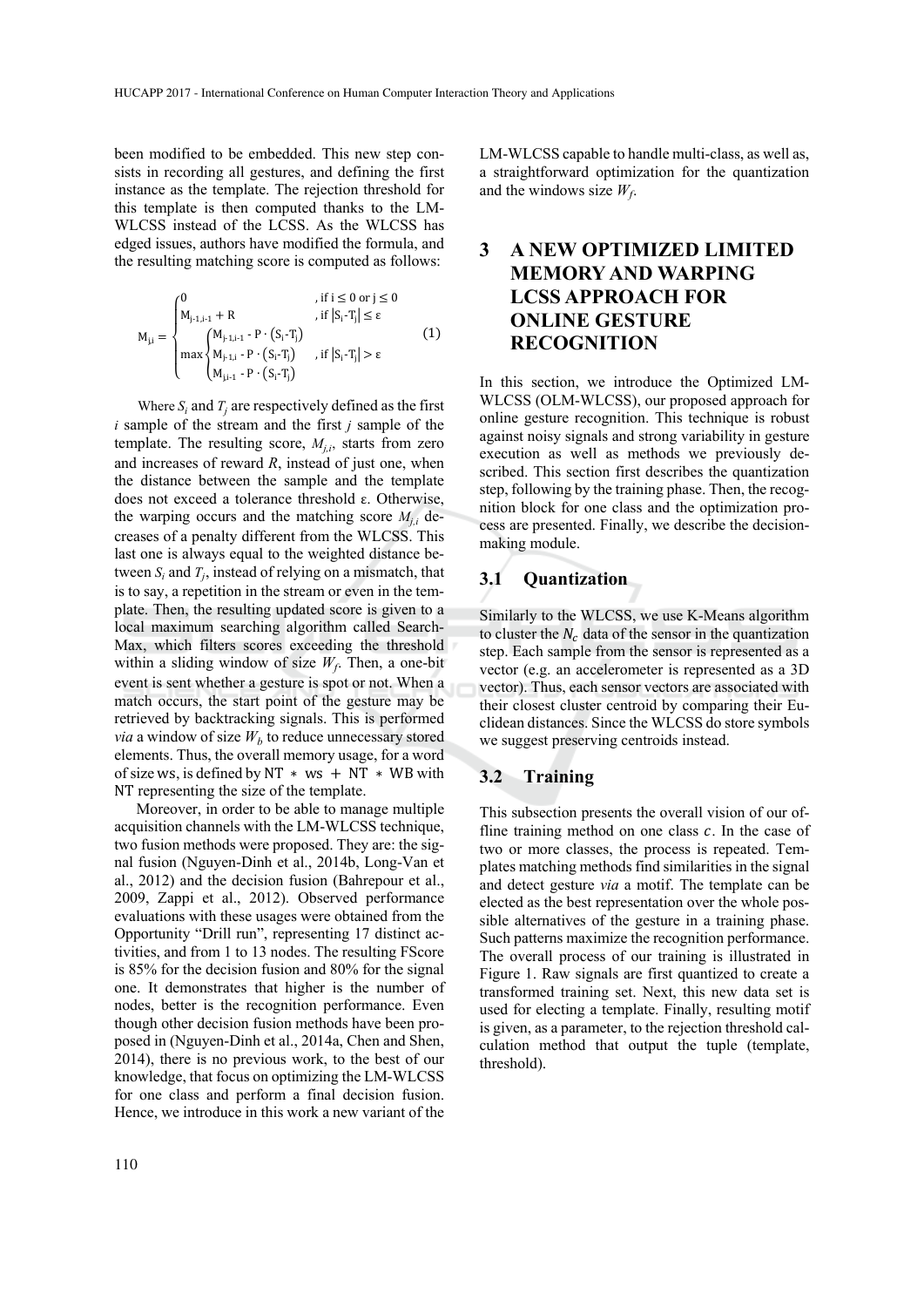

Figure 1: Overall training flow.

## **3.2.1 Template Election**

Once the quantization phase is achieved, the next step is to elect the best template. As described in (Long-Van et al., 2012), such process is performed *via* the LCSS method that has been modified to handle vector instead of symbols. Each instance was defined as a temporary template and then compared to the other ones. The reference template is defined thanks to the mean resulting score.

#### **3.2.2 OLM-WLCSS**

The core component of the presented method is the computation of the matching score. This is achieved thanks to the following formula:

$$
M_{j,i} = \begin{cases} 0 & \text{if } i \le 0 \text{ or } j \le 0 \\ M_{j+1,i-1} + R & \text{if } d(S_i, T_j) = 0 \\ \max \begin{cases} M_{j-1,i-1} - P \\ M_{j-1,i} - P \\ M_{j,i-1} - P \end{cases} & (2) \\ M_{j,i-1} - P & \text{if } d(S_i, T_j) \ne 0 \\ P = \beta \cdot d(S_i, T_j) \end{cases}
$$
 (3)

Let *d* be the Euclidean distance between two centroids,  $S_i$  the *i*-th value of the quantized stream, and  $T_i$  the *j*-th value of the template. Identically to its predecessors, the initial value of the matching score  $M_{i,i}$ is zero. Then, this score is increased with the value of R for every match when  $S_i$  equal to  $T_i$ . Otherwise, a penalty P weighted by  $\beta$  is applied. The resulting penalty is expressed according to three distinct cases. Firstly, when a mismatch between the stream and the template occurs. Secondly, when there is repetition in the stream and finally, when there is repetition in the template. Similarly to the LM-WLCSS, only the last column of the matching score is required to compute the new one. It should be noted that a backtracking method can be implemented to retrieve the starting point of the gesture.

#### **3.2.3 Rejection Threshold Calculation**

The rejection threshold calculation is like the one presented in the LM-WLCSS algorithm. The score between the template and all the gesture instances of class  $c$  is computed with the core component of our algorithm. Then, the matching score mean  $\mu_c$  and the standard deviation  $\sigma_c$  are calculated. The following formula determines the resulting threshold:

$$
Thd = \mu - h \cdot \sigma, \quad h \in \mathbb{N} \tag{3}
$$

#### **3.3 Recognition Blocks for One Class**

The outcome of the previous phase is the best tuple (template, rejection threshold) for each class. These two elements define parameters that allow matching a gesture to the incoming stream. Figure 2 illustrates the recognition flow. As for the training, raw signals are first quantized. The resulting sample and the previously elected template are given to the OLM-WLCSS method presented in the training phase. Next, the matching score is given to the SearchMax algorithm that sends a binary event.



TIONS

## **3.3.1 SearchMax**

The matching score computed in previous steps should increase and exceed the threshold if a gesture is performed. However, noisy signals imply fluctuations and undesired detections. To overcome such issues, we used the SearchMax algorithm which was introduced in (Roggen et al., 2015). Its goal is to find local maxima among matching scores in sliding window *Wf*. SearchMax loops over the scores and compares the last and the current score to set a flag; 1 for a new local maximum (*Maxsm*) and 0 for a lower value. A counter  $(K_{sm})$  is increased at each loop. When  $K_{sm}$  exceeds the size of  $W_f$  the value of  $Max_{sm}$ is compared to the threshold *Thd*. Eventually, the algorithm returns a binary result; 1 if the local maximum is above *Thd* to indicate that a gesture has been recognized, 0 otherwise.

## **3.4 Quantization and SearchMax Optimization**

The previously described quantization phase associates each new sample to the nearest centroid of the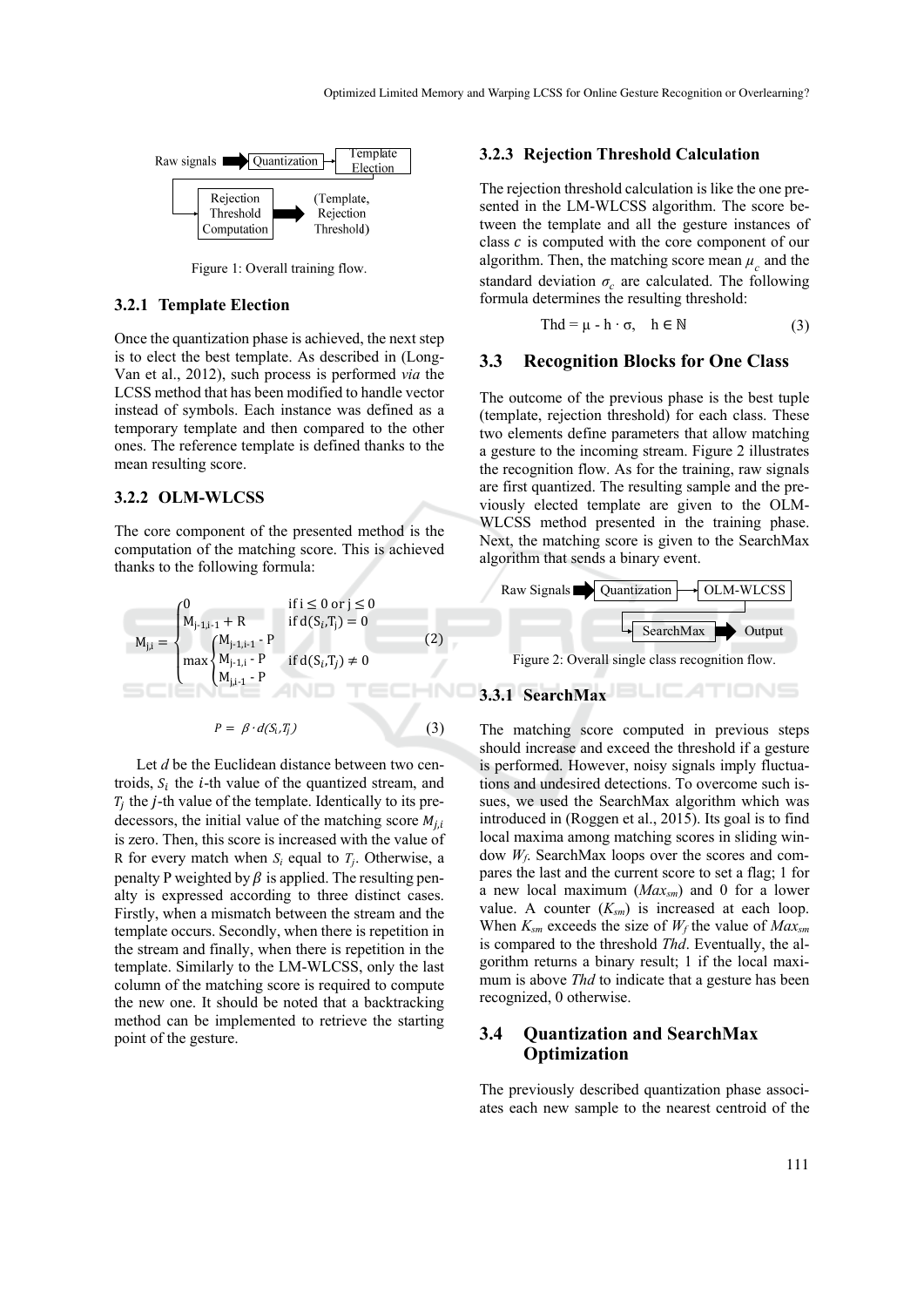class  $c$ . Thus, each class has a parameter  $k_c$  that defined the number of clusters generated in the training phase. In prior work, Long-Van et al. (2012) have defined it with a value of 20 after they ran some tests. In this way, we have also performed some tests with various cluster numbers. It appears that this parameter highly impacts the performance of the algorithm. Thus, we propose a straightforward optimization as illustrated in Figure 3.This step consists of iteratively running the training process with different  $k<sub>c</sub>$ . Therefore, we define  $[2, \sqrt{N_c}]$  as boundaries for  $k_c$ , where  $N_c$  is the number of samples used for the training of the class *c*. For the same reason, we tried to vary the sliding windows  $W_f$  we previously introduced, and noticed better performances from one to another. Consequently, we choose to adopt the same way as for  $k_c$ , and increment  $W_f$  from zero to twice the template size. The resulting best pair is elected based on its performance. To perform the evaluation, we decide to base the vote on the Cohen Kappa, as advice in (Ben-David, 2007), instead of accuracy that could be high due to a mere chance. The Kappa is computed from observed probabilities  $(P<sub>o</sub>)$  and expected ones  $(P_e)$  as follows:

$$
Kappa = \frac{P_o - P_e}{1 - P_e}
$$
 (4)

### **3.5 Final Decision**

Previous steps were independently performed for each gesture class. However, noise in raw signals and high variations in gesture execution can lead to multiple detections. Several methods are available to resolve conflicts, such as the weighted decision described in (Banos et al., 2012). In our system, we choose to employ the lightweight classifier C4.5 (Quinlan, 2014), that requires a supervised training. The overall representation of the recognition flow is illustrated in Figure 4.



Figure 3: Overall optimization process.

The training of C4.5 comes directly after the optimization step. It is performed using a 10-Fold crossvalidation on a data set previously created. This file may be considered as a  $N * M$  matrix, with N is the number of samples from the template training data set, and *M* is the amount of recognition blocks. Each element  $r_{i,j}$  of this matrix represents the result of the *j*-th recognition block for the *i*-th sample.



Figure 4: Overall recognition flow for m class.

## **4 DATA USED FOR OUR EXPERIMENTS**

In order to evaluate the reliability of our algorithm, we have exploited two different data sets. None of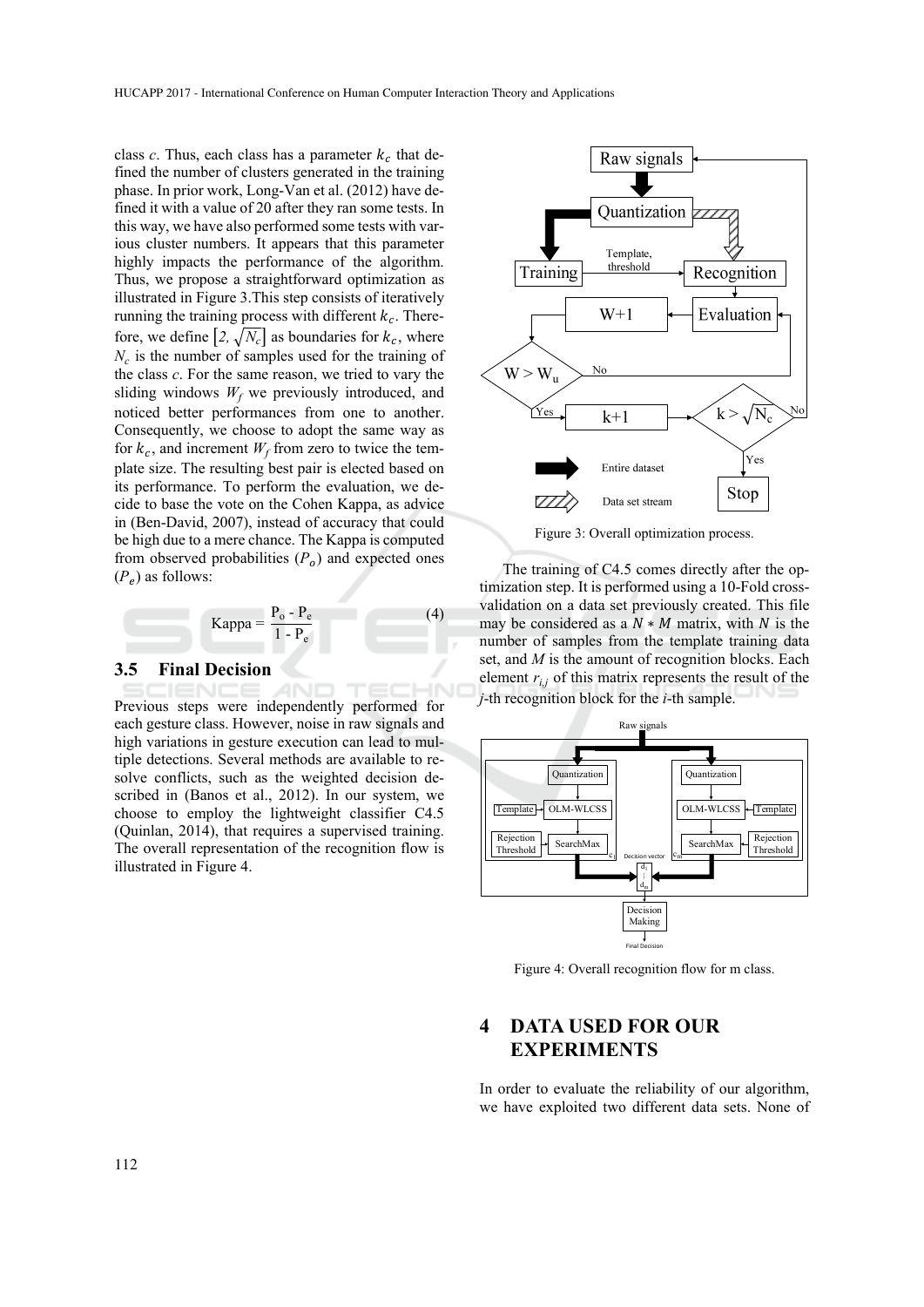these sets are the ones used in (Roggen et al., 2015). Indeed, in (Roggen et al., 2015) results were obtained on a private data set with arbitrary parameter. In this way a proper comparison with this algorithm is not possible.

Table 1: All gestures of Make Coffee data set.

| Make Coffee Gestures                                                 |                                                        |                                                                               |  |
|----------------------------------------------------------------------|--------------------------------------------------------|-------------------------------------------------------------------------------|--|
| opening the<br>brew basket lid<br>(G1)                               | getting the<br>measuring<br>spoon $(G6)$               | getting the de-<br>canter $(G11)$                                             |  |
| pushing the<br>shower head<br>(G2)                                   | adding six<br>spoons of coffee<br>in the filter $(G7)$ | pouring the wa-<br>ter into the wa-<br>ter reservoir for<br>5 seconds $(G12)$ |  |
| putting filter<br>into the filter<br>basket (G3)                     | putting away<br>the measuring<br>spoon (G8)            | putting the de-<br>canter onto the<br>warmer plate<br>(G13)                   |  |
| putting the cof-<br>fee box in front<br>of the coffee-<br>maker (G4) | closing the cof-<br>fee box $(G9)$                     | and closing the<br>water lid $(G14)$                                          |  |
| opening the cof-<br>fee box $(G5)$                                   | putting away<br>the coffee box<br>(G10)                |                                                                               |  |

The first focuses on a unique activity, *to make coffee*. This activity is repeated 30 times. Since such an activity admit 14 distinct gestures, we have split them into 14 classes as enumerated in Table 1:.The data set was created from data that came from two 9-DoF inertial measurement units (LSM9DS0). Each sensor was associated to an Intel Edison platform which was powered with a Lithium battery. The sampling rate of IMU was fixed at 20 Hz as advice in (Karantonis et al., 2006), indeed, most of body movements are largely under such a frequency. Once the configuration of IMUs was completed, the two nodes were placed on the subject's wrists. Data were sent to the computer *via* Wi-Fi. To record the activity, two members of our team have been selected. The first one was making coffee inside our laboratory, while the other one was labeling each incoming sample. To ensure a good execution, the activity was achieved several times by the subject, as a training, without any recording.

The second data set we use was suggested by the Bilkent University (Altun et al., 2010). It includes data from eight subjects, where each of them wore five 9-DoF inertial measurement units (IMU). The data set represents 19 daily or sports activities enumerated in Table 2:.The realized experiment only exploits records from the first subject.

Table 2: All gestures of Bilkent University data set.

| <b>Bilkent University Gestures</b>               |                                                                                                                     |                                                                                          |  |
|--------------------------------------------------|---------------------------------------------------------------------------------------------------------------------|------------------------------------------------------------------------------------------|--|
| Sitting $(A1)$                                   | moving around in<br>an elevator (A8)                                                                                | exercising on a<br>cross-trainer $(A14)$                                                 |  |
| Standing (A2)                                    | walking in a park-<br>ing lot $(A9)$                                                                                | cycling on an exer-<br>cise bike in hori-<br>zontal and vertical<br>positions $(A15-16)$ |  |
| lying on back and<br>on right side (A3-<br>4)    | walking on a tread-<br>mill with a speed<br>of 4 km/h (in flat<br>and 15 deg in-<br>clined positions)<br>$(A10-11)$ | rowing $(A17)$                                                                           |  |
| ascending and de-<br>scending stairs<br>$(A5-6)$ | running on a tread-<br>mill with a speed<br>of 8 km/h (A12)                                                         | jumping $(A18)$                                                                          |  |
| standing in an ele-<br>vator still (A7)          | exercising on a<br>stepper $(A13)$                                                                                  | playing basketball<br>(A19)                                                              |  |

### **4.1 Evaluation Metrics**

The performance of the presented method was evaluated on three well-known metrics: Accuracy (Acc), FScore and Kappa measures. However, the last one was prioritized and provides the recognition performance of our algorithm. The first two were included as comparison purpose since they are widely used in classification problems. The FScore is based on the precision expressed by, precision =  $\frac{TP}{TP + FP}$  and the recall recall =  $\frac{TP}{TP + FN}$ . Where TP is true positive values, FP false positives, TN true negatives and FN false negatives. These values were obtained after computing a confusion matrix. The final overall formula for the FScore computation is given as follows:

$$
FScore = 2 \cdot \frac{precision \cdot recall}{precision + recall}
$$
 (5)

## **5 RESULTS AND DISCUSSION**

This section presents and discusses results we obtain with the two previously described data sets. Figure 5 and Figure 6 summarize metric values for the data set Make Coffee on the training and testing sets respectively. Abscess values are the axis taken into account for each iteration of the given method. We have taken different sensors into account for each run. 3 axes represent the accelerometer, 6 refer to the accelerometer and the gyroscope, 9 all the IMU and 18 the two IMUs. The ordinate represents the Kappa, FScore and Accuracy, expressed in percentages, for each combination.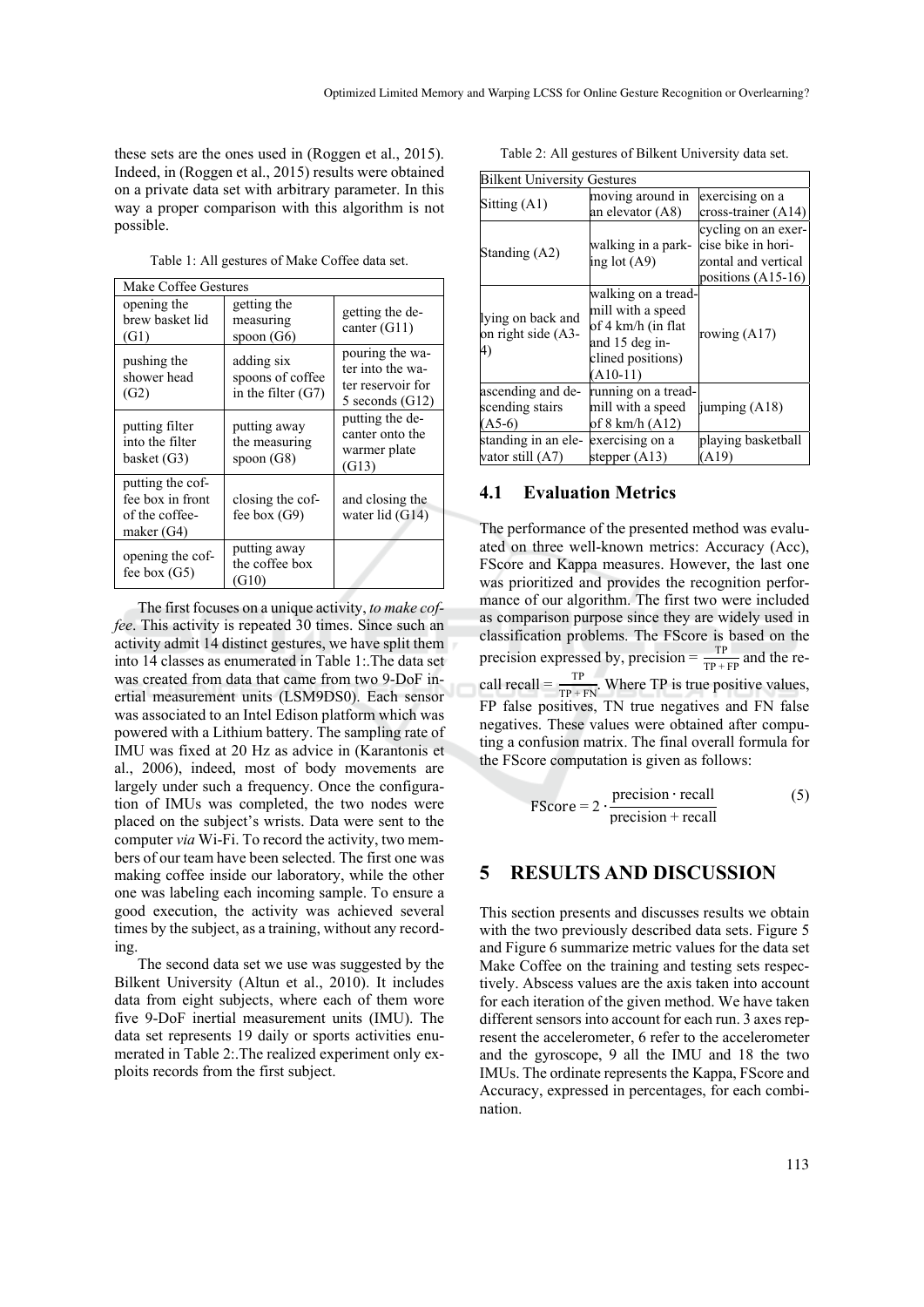Performance results on the Make Coffee data set show a considerable drop in the Kappa measure between the training set and the testing set for every axis. The second data set present similar result with a Kappa of 81% for the training set and 37% with the testing set.



Figure 5: Results observed for the 10-Fold on the training set, for the make coffee data set.



Figure 6: Results observed for supplied test set on the make coffee data set.

The observed difference between obtained results, illustrates a significant limitation regarding the performance. This contrast may be due to both the optimization of parameters (such as clusters from K-Means and the size of the window for the SearchMax algorithm) and of each classifier over training data. We review some methods that falls in the same situation, meaning good results on training sets but low ones on testing sets, that were identified as *overlearned* (Gamage et al., 2011). Indeed, as described by Witten and Frank (2005), a classifier trained and optimized on the same set will achieve accurate results on this one, but should fall down with independent test data. Consequently, our proposed method may be in an *overlearning* situation, explaining such results. This is probably due to the fact that the parameters, of the proposed method, have been optimized for the training data set.

## **6 CONCLUSIONS**

In this paper, we have proposed a new TMM derived from the LM-WLCSS technique which aims at recognizing motifs in noisy streams. Several parameters were evaluated such as a suitable number of clusters for the quantization step, as well as, an adequate size of the window. The evaluation we have performed suggests promising results over the training set (92.7% of Kappa for 3-axis), but we have observed a serious drop with testing data (55.7% of Kappa for 3 axis). Such a contrast may be due to the fact that our method is overly dependent on the training data, which refers to the proper definition of an *overlearning* situation. In a future work we plan to remove parameters from our method and don't fall again into an *overlearning* situation.

## **REFERENCES**

- Altun, K., Barshan, B. & Tunçel, O. 2010. CoAltun, K., Barshan, B. & Tunçel, O. 2010. Comparative study on classifying human activities with miniature inertial and magnetic sensors. *Pattern Recognition,* 43**,** 3605-3620.
- Bahrepour, M., Meratnia, N. & Havinga, P. J. M. Sensor fusion-based event detection in Wireless Sensor Networks. Mobile and Ubiquitous Systems: Networking & Services, MobiQuitous, 2009. MobiQuitous '09. 6th Annual International, 13-16 July 2009 2009. 1-8.
- Banos, O., Damas, M., Pomares, H. & Rojas, I. 2012. On the use of sensor fusion to reduce the impact of rotational and additive noise in human activity recognition. *Sensors,* 12**,** 8039-8054.
- Ben-David, A. 2007. A lot of randomness is hiding in accuracy. *Engineering Applications of Artificial Intelligence,* 20**,** 875-885.
- Chen, C. & Shen, H. 2014. Improving Online Gesture Recognition with Warping LCSS by Multi-Sensor Fusion. *In:* Wong, W. E. & Zhu, T. (eds.) *Computer Engineering and Networking.* Springer International Publishing.
- Dardas, N. H. & Georganas, N. D. 2011. Real-Time Hand Gesture Detection and Recognition Using Bag-of-Features and Support Vector Machine Techniques. *Instrumentation and Measurement, IEEE Transactions on,* 60**,** 3592-3607.
- Gamage, N., Kuang, Y. C., Akmeliawati, R. & Demidenko, S. 2011. Gaussian Process Dynamical Models for hand gesture interpretation in Sign Language. *Pattern Recognition Letters,* 32**,** 2009-2014.
- Guiry, J. J., Van De Ven, P. & Nelson, J. 2014. Multi-sensor fusion for enhanced contextual awareness of everyday activities with ubiquitous devices. *Sensors,* 14**,** 5687- 5701.